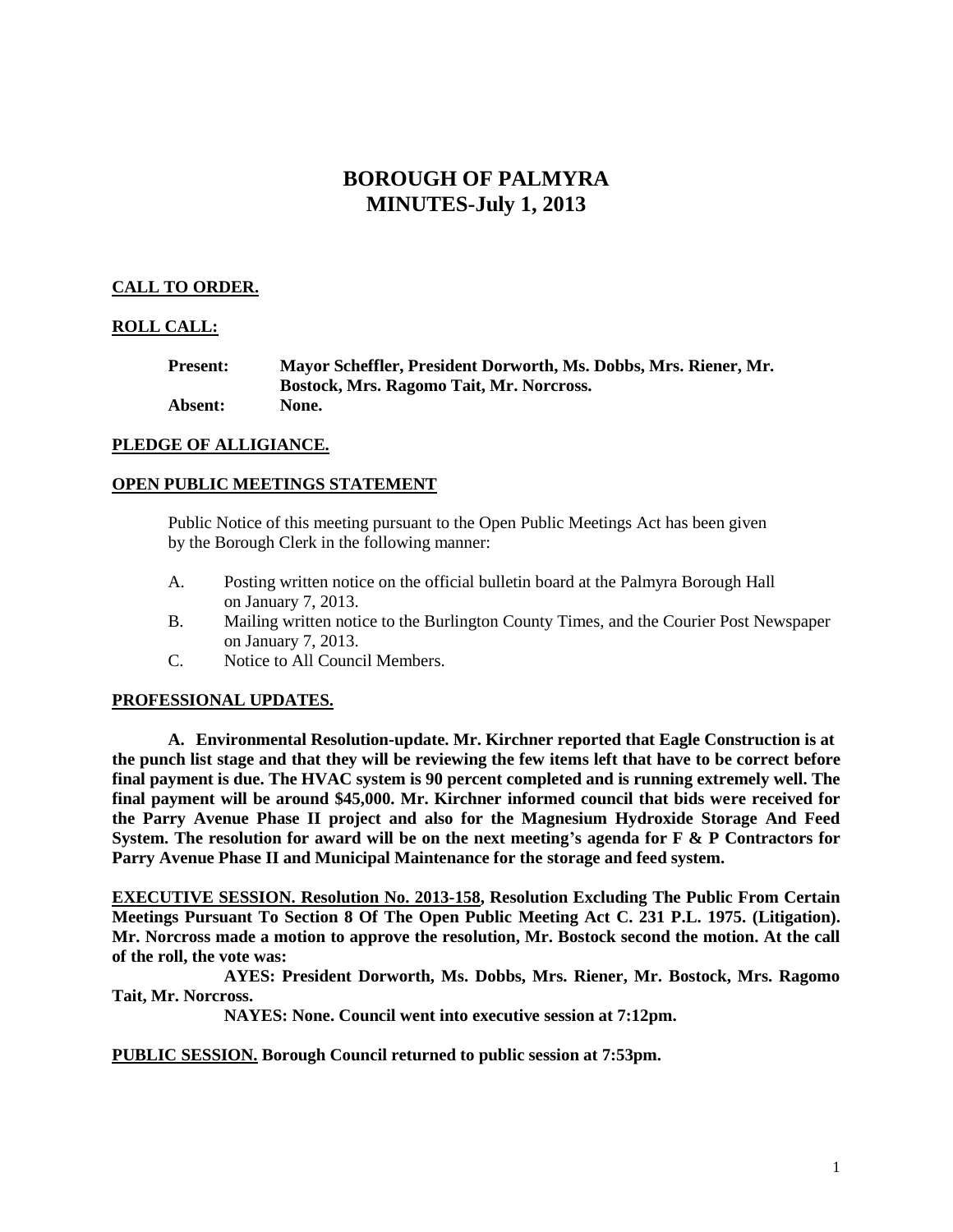**APPROVAL OF MINUTES. Mr. Norcross made a motion to approve the minutes of June 17, 2013, Mrs. Riener second the motion. At the call of the roll, the vote was:**

**AYES: Ms. Dobbs, Mrs. Riener, Mr. Bostock, Mrs. Ragomo Tait, Mr. Norcross. NAYES: None. ABSTAIN: President Dorworth.**

#### **COORESPONDENCE.**

**A. Thank you letter from John Washington. Mayor Scheffler read a thank you letter from Mr. Washington for the flowers for the passing of his father.** 

**B. Thank you notes from Olivia White and Benjamin Sharapoff. Mayor Scheffler read the thank you notes from Ms. White and Mr. Sharapoff whom were recipients of the Mayor's Award at the Palmyra High School graduation.**

**C. Letter of retirement-Millie Opperman, Crossing Guard Captain and Jeanne Kahana, Crossing Guard. Mayor Scheffler read notices of retirement from Mrs. Opperman and Mrs. Kahana on their notice of retirement as crossing guards for the Borough of Palmyra. Mr. Norcross made a motion to accept the notices of retirement, Mr. Bostock second the motion. All members present voted in favor of the motion.** 

#### **RESOLUTIONS.**

**A. Resolution 2013-159, Resolution Appointing Stephen Covelski As A Permanent Member Of The Palmyra Police Department After Completion Of Probation Period. Chief Pearlman explained that Patrolman Covelski has completed his necessary probation period with the department and that he is requesting that council recognize him as a full member of the police department. President Dorworth made a motion to approve the resolution, Mr. Bostock second the motion. At the call of the roll, the vote was:**

**AYES: President Dorworth, Ms. Dobbs, Mrs. Riener, Mr. Bostock, Mrs. Ragomo Tait, Mr. Norcross.**

**NAYES: None.**

**B. Resolution 2013-160, Resolution Authorizing 2013-2014 Liquor License Renewal. Ms. Dobbs made a motion to approve the resolution, President Dorworth second the motion. At the call of the roll, the vote was:**

**AYES: President Dorworth, Ms. Dobbs, Mrs. Riener, Mr. Bostock, Mrs. Ragomo Tait, Mr. Norcross.**

**NAYES: None.**

**C. Resolution 2013-161, Resolution Amending Borough Of Palmyra Personnel Policies And Procedures Manual For Non-Uniformed Personnel. Mr. Gural explained that this resolution is to elimate any confusion with the using or taking of comp. time for non-uniformed employees. This policy would require that all employees use their comp. time that they have accumulated on the books before they can take non-pay status when they have not worked their required hours. Mr. Norcross made a motion to approve the resolution, Mr. Bostock second the motion. At the call of the roll, the vote was:**

**AYES: President Dorworth, Ms. Dobbs, Mrs. Riener, Mr. Bostock, Mrs. Ragomo Tait, Mr. Norcross.**

**NAYES: None.**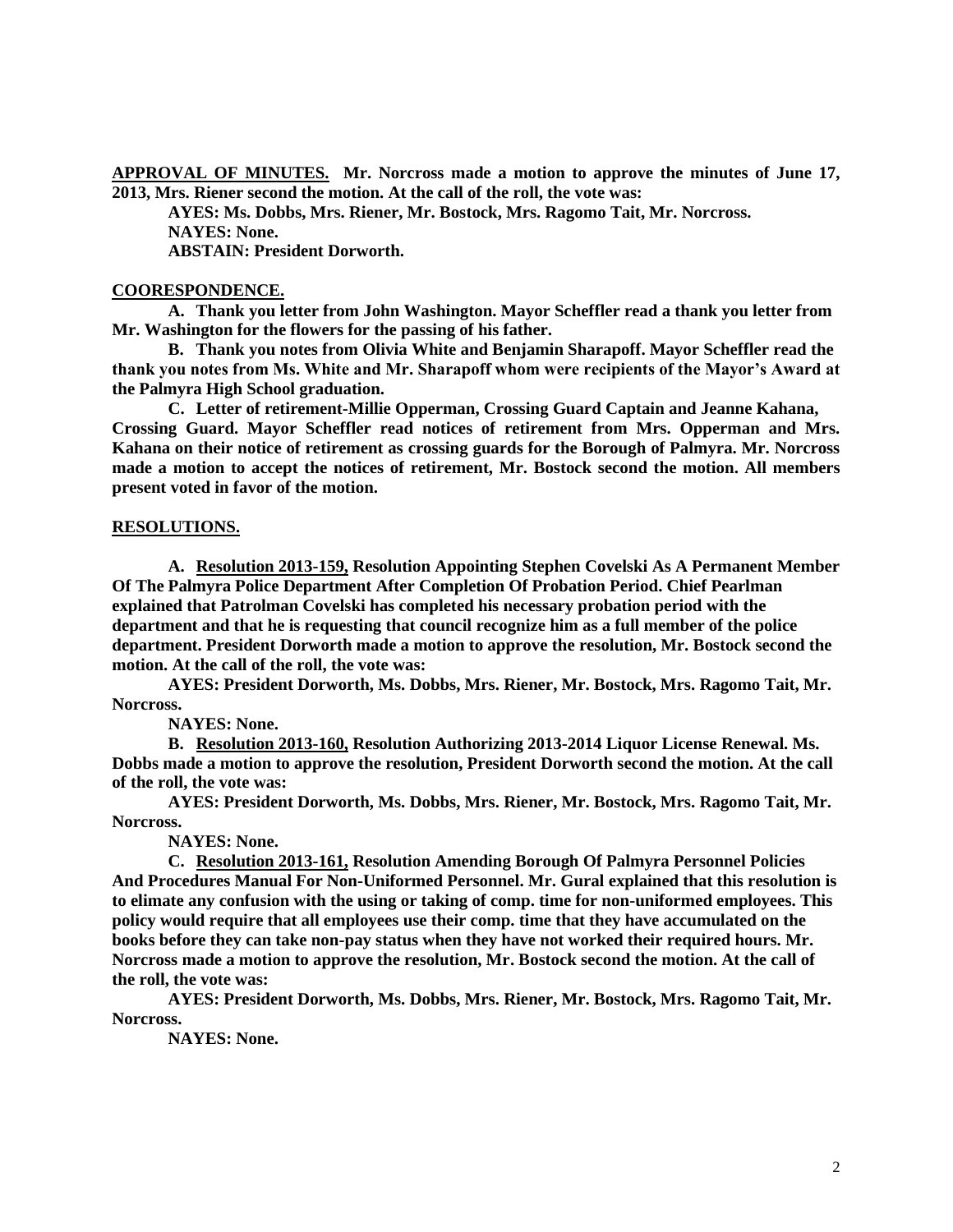#### **DISCUSSION ITEMS .**

**A. Riverton Police Department-shared service agreement. Mr. Rosenberg informed council that he had reached out to the solicitor of Riverton and that their solicitor is under the impression that the coverage required by the borough has lessen and that they are not in need of full coverage by the borough. Chief Pearlman discussed that the department at the time is not doing any additional coverage for Riverton, since they have hired a new officers. Chief Pearlman requested that a share service agreement should be adopted in case coverage is needed again it will already be in place.** 

**B. Parking for Municipal Lots. Chief Pearlman informed council that on Friday there was an issue with the borough parking lot, a resident had decided that he was going to change his car engine in the lot and another resident had started to put on a set of springs on his vehicles. Chief Pearlman explained that there is an ordinance for two hour parking from 7am-11pm which would give the apartments overnight parking from 9pm to 9am without violating the ordinance. Mr. Gural discussed that he agrees with the Chief and that council had wanted to look at the entire parking issues in the borough, but with the recent developments in the lot, this area needs to be addressed now. Mayor Scheffler inquired if council needed to take any action this evening. Chief Pearlman explained that the ordinance is already on the books and that he will meet with Tom Ryan of public works about the signage.** 

**C. 330 Berkley Avenue-Chief Pearlman informed council that he had issued a press release about police responding with the NJ State Police concerning a search warrant for drugs and child endangerment. Chief Pearlman explained that the landlord was also sent a letter to advise him of the issue with his property. The Officers are currently at a home on Morgan Avenue about several issues as well.** 

**D. Rental And Certificate Of Occupancy Ordinance. held for executive session**

**E. Policy for trash carts. Resolution 2013-156, Resolution Setting Fees For Additional Trash Cart Receptacles For Residential Customers At \$95.00 And Commercial Customers At \$145.00. Mr. Gural explained that Central Jersey was notified that the borough council and Mayor were not happy with the recent collection. They were informed that they need to inform on their services to the borough. Mr. Gural handed out to council a list of rules and regulations that he would like council to consider for trash collection. Mayor Scheffler explained that there were not a lot of issues with the borough giving out the carts to the residents; it was on the company side with collection problems.** 

**F. Capital Expenditures. Mr. Gural discussed that the two ordinances on the capital expenditures will be on the next agenda for final approval. The fire department is looking to purchase the new truck shortly after adoption.**

**G. Cell Tower. Mayor Scheffler discussed that the borough has received interest from a lot of companies wanting to purchase the tower and the leases. Mr. Gural explained that the borough will have to go out for bid to sell the tower, but it will not affect the borough and the county's needs for the tower. The company will have to allow the borough and the county access to the tower. Mrs. Ragomo Tait made a motion to have Mr. Rosenberg, solicitor prepare bid specs for the sale of the tower, Mr. Bostock second the motion. All members present voted in favor of the motion, with Ms. Dobbs abstaining.** 

**H. Community Center Committee. Held till next meeting.**

**I. Vision Statement. Held till next meeting.**

**J. Code Enforcement-Front Porch. Mrs. Riener explained that she is looking for support of council to review ordinances for clothes being hung out on front porches and also for front porches being used for storage. Mrs. Riener discussed that the ordinances needed to be tighten up.**

**K. BID ordinance. held.**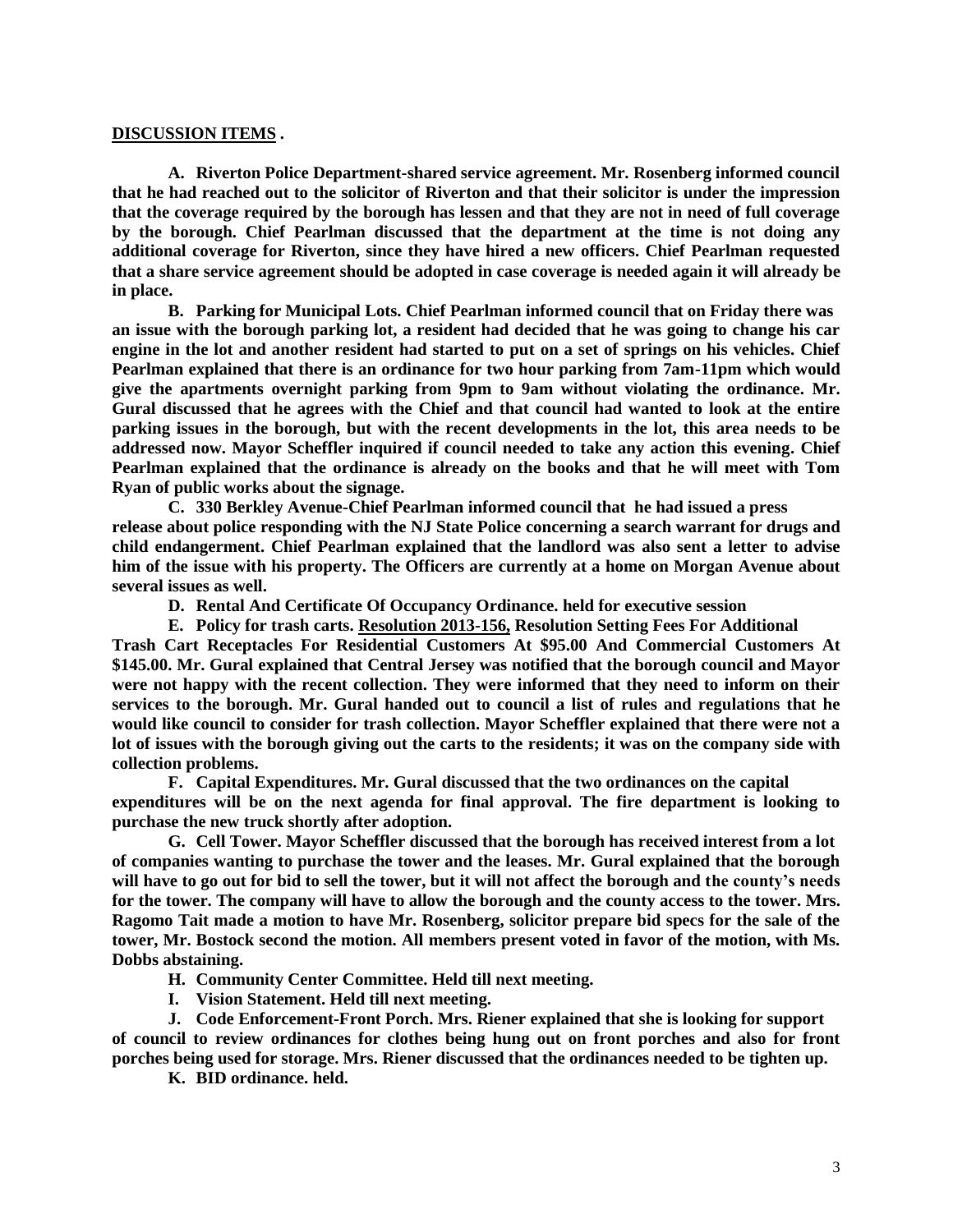**Mayor Scheffler informed council that she had received a letter from Senator Allen concerning the NJIT Trust Funds for approval to the sewer plant. A letter will be sent out to the residents in the area of the plant informing them of the improvements and when they will start. Mayor Scheffler and Borough Council recognized Mr. Gural for his graduation from his CPM class.**

**Mr. Norcross discussed the need to review and make the entrance into the borough lot from Cinnaminson Avenue one way in. Mrs. Riener agreed and discussed that the site triangle creates an issue when leaving the lot.** 

**Mr. Bostock discussed the need to have public works open in the evening for the residents. Mr. Gural replied that the dumpsters are opened on Saturdays for residents from 7am-noon due to an employee already working, so the Borough acquires no overtime cost.** 

**PUBLIC COMMENTS. Mr. Norcross made a motion to open the meeting to the public, Mr. Bostock second the motion. All members present voted in favor of the motion. Mayor Scheffler informed the public that due to potential litigation concerning the rental registration ordinance, the solicitor Mr. Rosenberg will be responding to most questions concerning the matter.** 

**Mr. Boyell-Moorestown owner of a home on Cinnaminson Avenue discussed that at the last meeting he had voiced some comments about the rental ordinance and would like to add some objections. Mr. Boyell discussed that in another town he had been a victim of corruption by inspectors. Mayor Scheffler informed Mr. Boyell that they were not going to discuss the issues of another town and that he need to discuss the issues concerning Palmyra. Mr. Boyell discussed that the ordinance is discrimatory against family and that the landlords cannot manage the sleeping arrangements. There is a requirement for a floor plan and the ordinance also requires measurements for sleeping rooms. Mr. Boyell explained that a landlord cannot tell a tenant not to have their baby sleep with them or to have two children in one room. The design of the ordinance is for rooming houses not single family rentals. Mr. Boyell requested that the ordinance be tabled or reconsidered.** 

**Mr. Hirsch-Cinnaminson discussed that he has a hard time as a taxpayer in the borough of moving forward with an ordinance that will cause litigation. The expenses to defend the litigation will be paid by the taxpayer of the Borough. Mr. Hirsch suggested that council regroup to amend the ordinance.** 

**Mrs. MacDonald-Parry Avenue discussed that it is a great idea to amend the ordinance and that she has heard a lot of good merits on both sides of the issue. Mrs. MacDonald explained that she does think that the part of the landlords be held responsible for the tenants behavior is wrong. Mr. Rosenberg explained that there are two possible lawsuits being discussed against the Borough in regards to the ordinance so there is not going to be any public statements in regards to any changes or amendments to the ordinance. Mr. Rosenberg explained that council is actively looking at making some changes to the ordinance. Mrs. MacDonald discussed that making some tweaks to the ordinance is a good thing and that she hopes a middle of the ground can be reached. Mrs. MacDonald inquired as to how an ordinance is amended or changed. Mr. Rosenberg replied that council can amend any existing ordinance by changing sections of the ordinance or they can adopt a completely new ordinance. Mr. Rosenberg explained that any action will be published in the newspaper under legal section before and after adoption.** 

**Mr. McElwee-War Memorial Committee informed council that the flagpole light is finally repaired and that the pole will be lit by Wednesday.** 

**Mrs. Blakeby-Highland Avenue discussed that people had a lot of questions at the June meeting and they were not all answered. The ordinance does not say that she has to register her mother-inlaw apartment or not. She is requesting an answer. Mrs. Blakeby discussed that page 11-14 talks about the ordinance not superseding the state code and how do they find the answers to their**